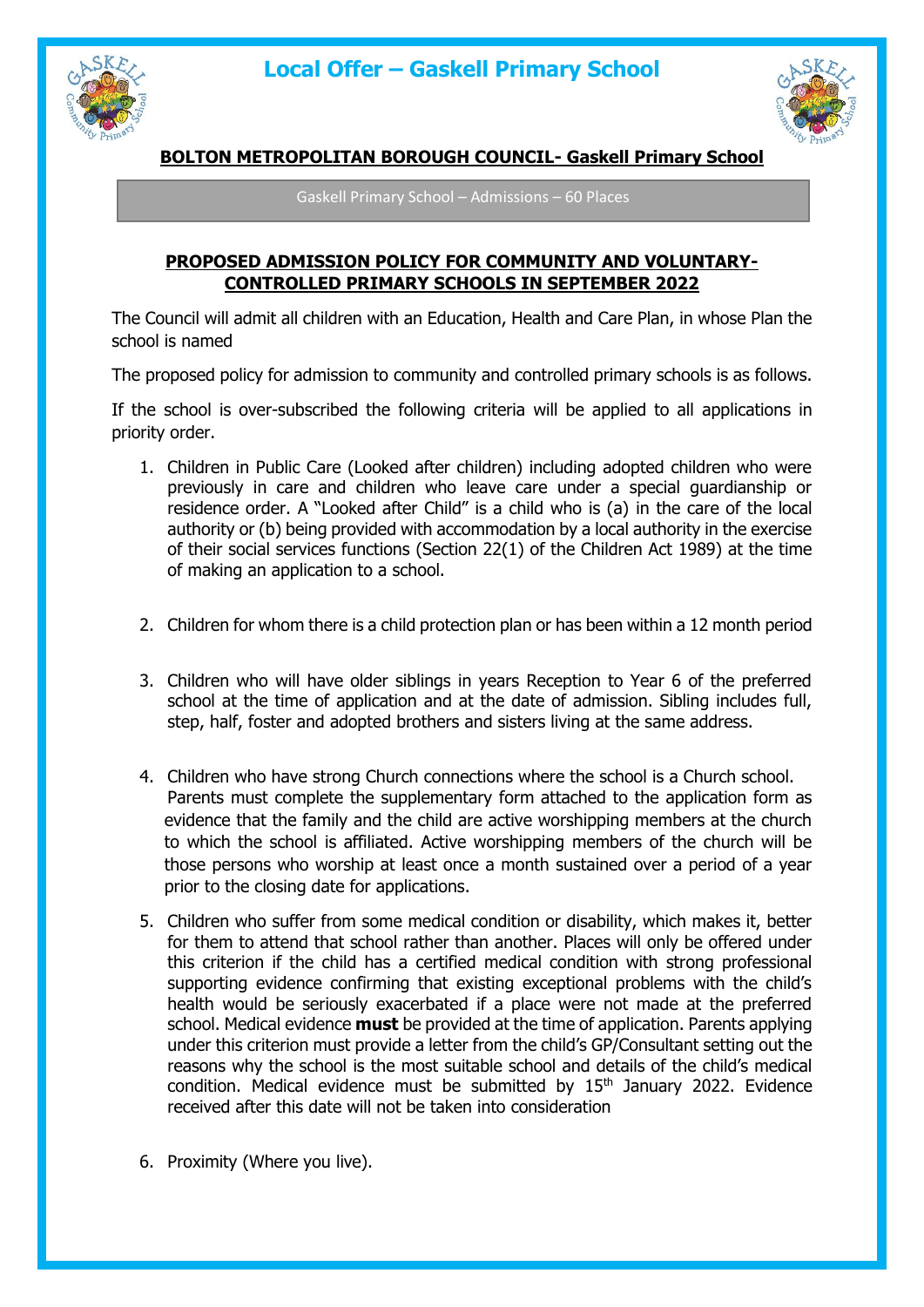Children who live nearest the school (geographical proximity). Under this category, the remaining places will be offered to children who live nearest to the preferred school. The distance will be measured in a straight line using Routefinder, a computerised mapping system which measures from the centre of the home property and the designated main entrance to the school.

#### **Tiebreaker**

If category (2), (3) (4) or (5) is oversubscribed, geographical proximity (as set out in category (6) will be used as the 'tie-breaker' to decide between the remaining cases. If after measuring distances it is still not possible to decide on the child/ren to be offered admission (for example two children living in the same block of flats or in the same house) the Local Authority's system of a random draw will determine which of the children can be offered a place. The draw will take place at the Local Authority's offices and the name(s) will be drawn by a Local Authority Officer who is independent of the admissions process.

Priority for Twins/Multiple births

Where a single place remains at a school and the application being considered is for twins (etc.) the Council will allocate above the admission number to accommodate each child.

### **Proposed Scheme for the Coordination of In-Year Admissions to Primary Schools – September 2021**

- 1. Applicants should contact the Local Authority or the school where they are seeking admission
- 2. Applications forms are available from:
	- 1. Pupil & Student Services
	- 2. Bolton Council website
	- 3. Schools
- 3. For Voluntary Aided, Free Schools and Academies applicants may need to complete a Supplementary Information Form (SIF) obtainable from the school which should be returned together with the application form
- 4. Parent/carer must return the completed application form (parts 1 and 2) to the preferred school or the Local Authority (Pupil & Student Services) together with any documentation to support the application.
- 5. If the application form is returned to the Local Authority the LA will liaise with the school to determine if a place can be offered.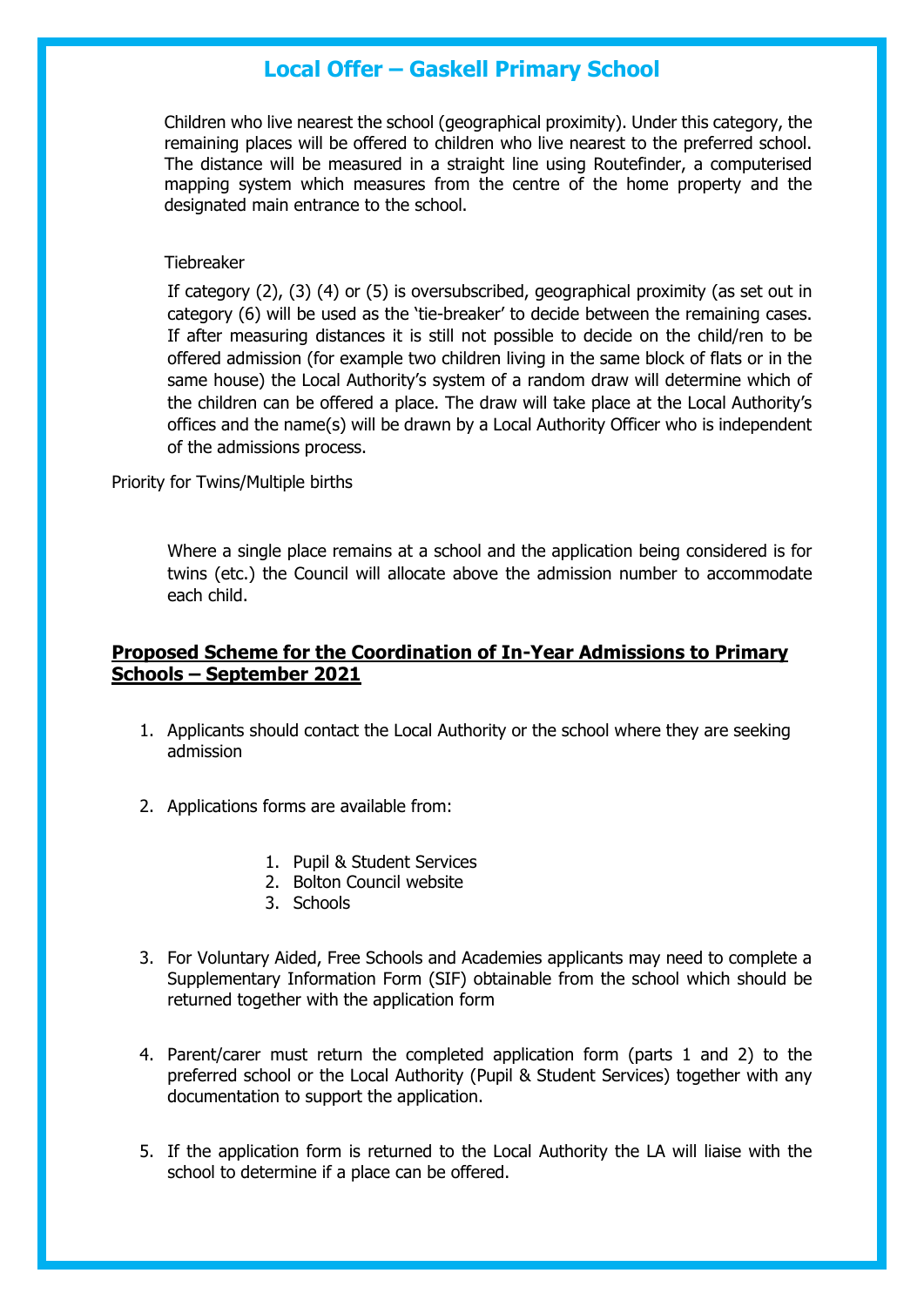- 6. If the application is returned to the school and a place is available in the relevant year group the school must contact the Local Authority (Pupil & Student Services) before offering a place so that all applicants can be given due consideration.
- 7. If the application is returned to the school and the school is full in the relevant year group, the school must forward the application to the Local Authority.
- 8. All applications must be processed as far as possible within 5 to 10 school days of receipt
- 9. Where a place can be offered then the school must agree a start date with the parent /carer to admit the student within 5 to 10 school days of the offer being made
- 10. Where schools are full in the relevant year group, parents must be referred to the Local Authority (Pupil & Student Services). The pupil's name will be added to the waiting lists which will be maintained by the Local Authority for the remainder of the 2021.2022 school year. Waiting lists will be prioritised in accordance with the schools published admission criteria
- 11. The Local Authority (Pupil & Student Services) will provide parents with relevant advice and guidance of the appeals procedures.
- 12. Schools and academies must inform the Local Authority of the outcome of all applications for admission.
- 13. All schools and academies must inform the Local Authority of places as and when they become available so that places can be offered to children from the waiting lists.

The following schools are not part of this scheme and all applications must be made direct to the relevant school

The Olive School St Bede Primary Academy Tonge Moor Primary Academy SS Simon & Jude CE Primary Academy Red Lane Primary Academy

#### **LATE APPLICATIONS**

### **1. LATE APPLICATIONS RECEIVED AFTER THE CLOSING DATE BUT BEFORE PLACES ARE ALLOCATED**

The closing date will as far as possible be strictly observed. Late applications will only be considered after all the applications received by the closing date have been considered. Places will however be allocated and parents/carers will receive notification as far as possible on 16th April 2022.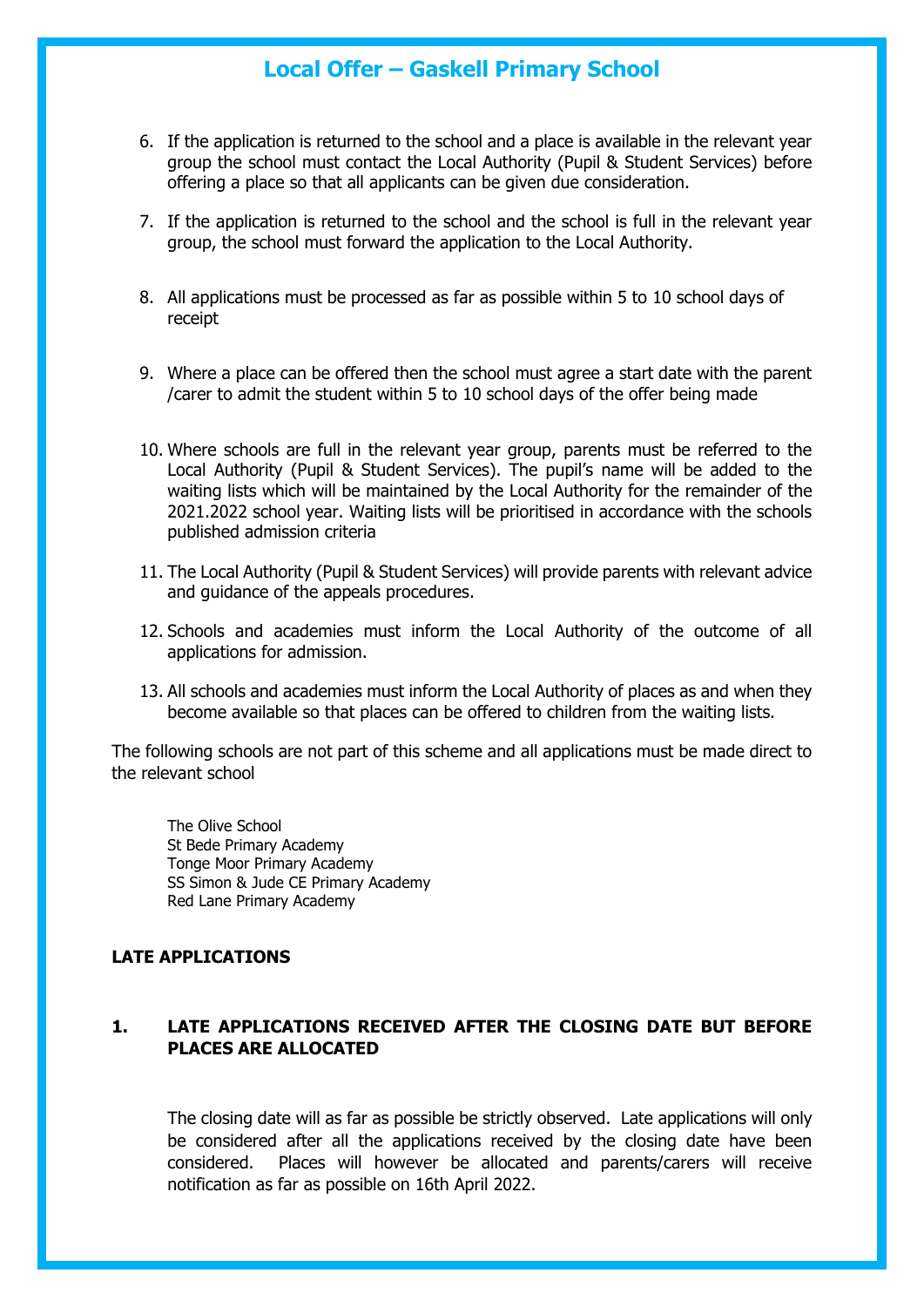Only in exceptional circumstances where evidence is available will late applications be considered on time. These may include the following:

- parents who removed into the borough after the closing date
- Parental/carer/child illness which required hospitalisation for a major part of the period between the publication of the LA's admission booklet and the closing date for the application form.

### **2. APPLICATIONS RECEIVED AFTER THE ALLOCATION DATE**

The LA will continue to manage the co-ordinated admission arrangements after the allocation date i.e. 16th April 2022 until 31<sup>st</sup> December 2022.

The application submitted to the LA and any relevant documents will be passed on to the appropriate admissions authority for consideration. The LA will retain responsibility for informing parents/carers about the outcome of their application. If admission is refused to the preferred Borough school(s) or academy, an appeal form(s) will be sent with the letter, which will inform parents/carers of the alternative school to be offered.

### **WAITING LISTS AND CHANGE OF PREFERENCES**

### **WAITING LIST**

Bolton LA maintains waiting lists for admission to the borough schools and academies and for 2022 admissions this will be held until  $31<sup>st</sup>$  December 2022. Details of children who have not been offered a place at their preferred school(s), including late applicants will automatically be placed on the waiting list.

The waiting list will be compiled using the relevant published oversubscription criteria. As no distinction will be made between applications received on time and late applications, the waiting list will remain fluid.

The LA will maintain the waiting list until  $31<sup>st</sup>$  December 2022. Procedures for changing schools after this period are outlined in the policy relating to in year admissions.

A parent cannot add their name to the waiting list for a school that was not one of their original three preferences but can change their preferences after offer date on 16th April 2022 if necessary.